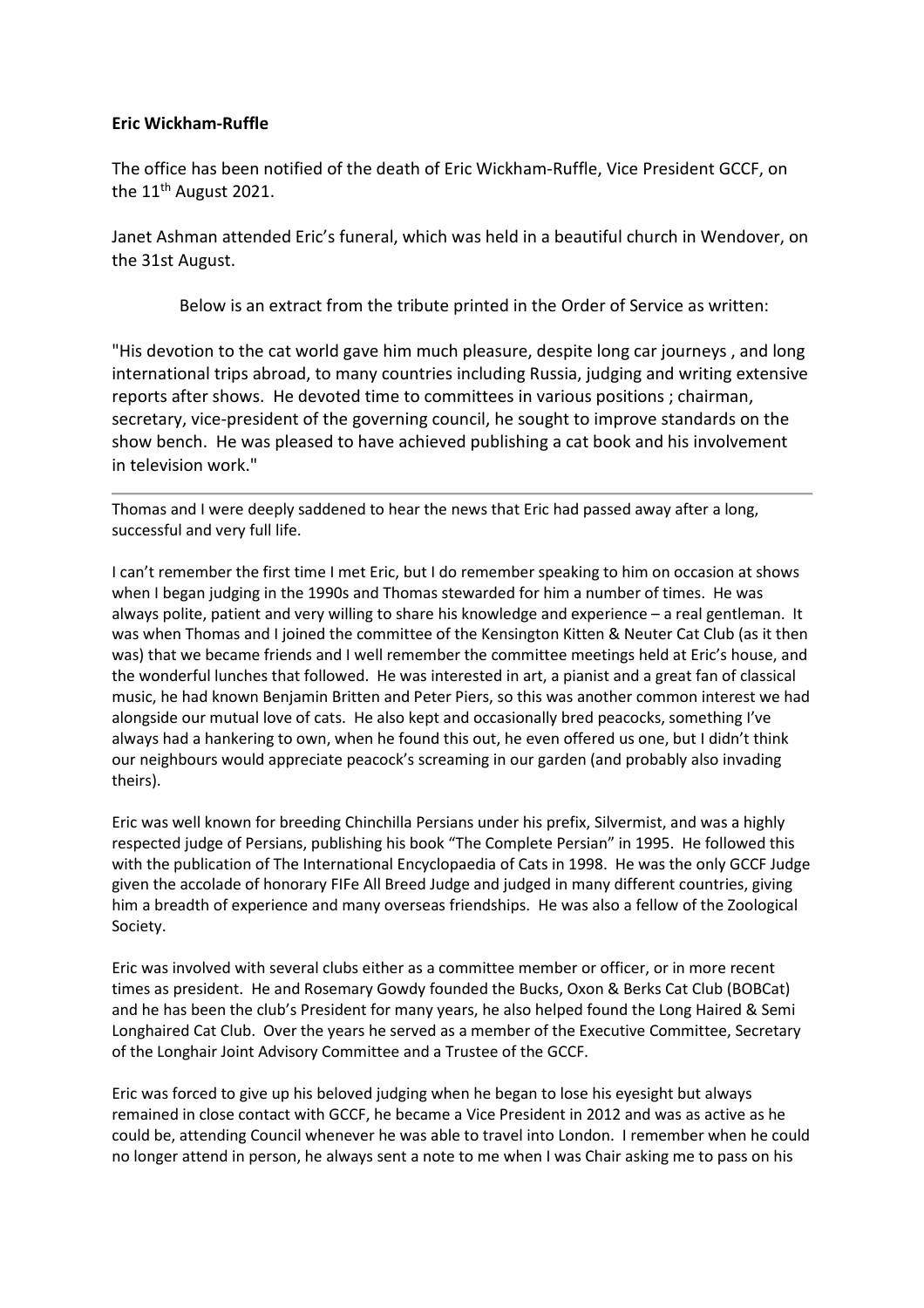good wishes to delegates for a successful meeting. After he retired from judging, Thomas and I remained in touch with Eric and his partner John, very occasionally visiting them for lunch or dinner.

I know we speak for all Board members and many members of the cat fancy in sending heart-felt condolences to John. Thank you Eric for all you've done for cats, clubs and GCCF.

Steve Crow & Thomas Goss On behalf of the GCCF Board

It was with great sadness that we received news that our club President had died.

For many of the older members in the club Eric had been an ever-present presence. He had served the fancy as a judge, secretary of the then Longhair JAC, member of the executive, Trustee of the GCCF and during the past few years as one of the Vice-Presidents, as well as being associated with numerous clubs and societies. A formidable record of service.

Even after his eyesight began to fail and he could no longer judge Eric continued to support and on occasion visit our show or AGM and was always a welcome visitor accompanied by John Strang. He even made his home available for committee meetings or an AGM, such was his wish to continue to be involved with the fancy although he could not take the active part that he had in the past.

We give thanks for his service to, support and interest in the Blue Persian Cat Society and send our heartfelt condolences to his partner, John Strang, on his loss.

# **Blue Persian Cat Society**

I was very saddened to hear of the passing of Eric Wickham-Ruffle on 11 August. Eric was President of the Black & White Cat Club, the Red, Cream & Tortoiseshell Society and Vice-President of the Chinchilla, Silver Tabby & Smoke Cat Society, and was also connected with many other clubs in various sections of the Cat Fancy.

Eric had bred Chinchilla Persians under his Silvermist prefix, and was greatly in demand as a judge, especially of his first love, Persians. He was the only GCCF Judge to be given the honorary accolade of FIFe All Breed Judge many years ago. Eric was also an author of several cat books, including The Complete Persian and The International Encyclopaedia of Cats. Before the inauguration of BACs, he had served as Secretary of the Long Hair Advisory Committee for many years.

Although he had retired from judging due to his failing eyesight, he retained a keen interest in the Cat Fancy, and attended club AGMs until the last few years. He generously hosted AGMs at his lovely home in Wendover, including a delicious lunch – lovely memories!

His knowledge of the Cat Fancy, his judging engagements in many different countries and the many great personalities he had met during his years as a breeder and judge meant that a conversation with Eric was always fascinating. Although we stayed in touch, I last saw him at the Black & White Cat Club show around 4 years ago, and it was wonderful to see his face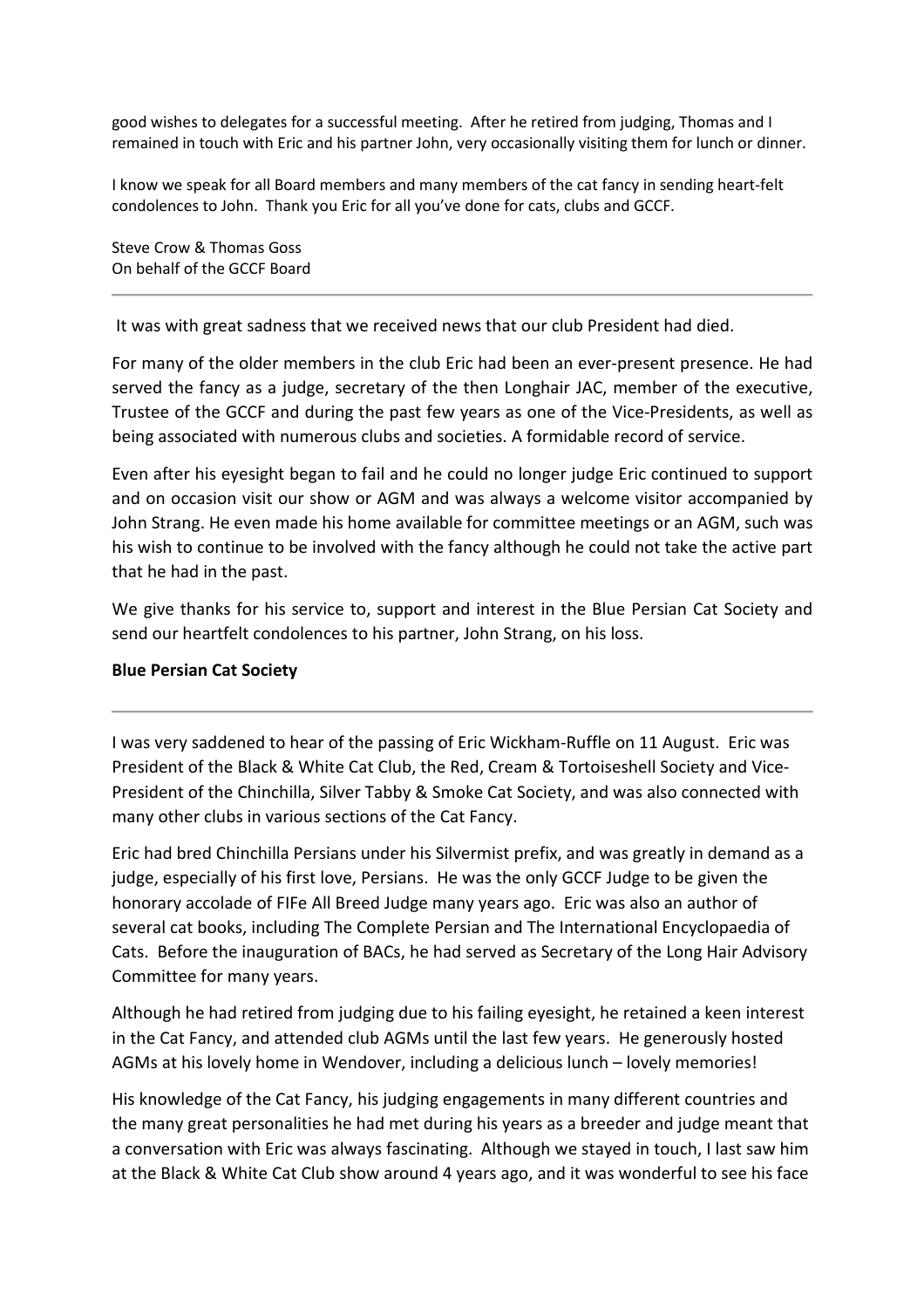light up as he admired a beautiful White Persian. I feel privileged to have known him, and stewarded for him on several occasions, and his loss will be felt by all those who had the good fortune to have known him.

# **Rosemary Fisher, Hon. Secretary, The Chinchilla, Silver Tabby & Smoke Cat Society**

I came into the Cat Fancy in the late 1960s and in those days Eric was "Mr. Wickham-Ruffle" one of the Judges to whom deference was shown by all as was the case in those days. I started stewarding in the 1970s with a view to applying to become a Probationer Judge of Persians one colour at a time according to the rules of the day, and I was lucky enough to steward for Eric on many occasions. He was always patient, courteous, and genteel. He was also a specialist on the subject of Persian cats, information which he passed on willingly, and I still consider it a privilege to have been trained by him.

In those days he was Secretary of the then Longhair Joint Advisory Committee and when Iin 1980 I applied to be a Probationer Judge of Blue-Cream Persians Eric was both encouraging and supportive, as he has been ever since until he unfortunately had to retire from judging on the grounds of ill-health. What a loss for the Cat Fancy! Since then we have exchanged correspondence at Christmas and the topics covered ranged from the decline of the number of Persians on the show bench to Brexit and the present sad state of this country about which he cared very much. I still have the last of these letters which I will treasure and I will miss hearing from him this coming Christmas.

He was President of the Blue Persian Cat Society, along with the many other offices he held in the Cat Fancy, and on several occasions he generously opened his beautiful secluded long low house for our committee meetings. The sumptuous buffet lunch was always spread on a polished table, the silverware gleamed, and the crockery and glassware were of the best quality: memories of those events will always be with me.

Having written the above it is not surprising that sadness swept over me when I heard on 18th August that he had died exactly one week before. He had been educated to a very high standard, was erudite, accomplished as a writer and pianist, and had impeccable manners. He uplifted the world while he was here and I am proud to have known him. Last but not least I send my sincere condolences to John.

# **Mrs. Janet D. Ashman**

The Chairman and Committee of the **West of Scotland Club** note with sadness the death of our President, Eric Wickham-Ruffle, on August 11.

No one seems to remember a time when Eric was not President of the West of Scotland Cat Club, so long has he held that position. When he was still judging, he came to Scotland every year to judge at our show - he had a long memory and wide experience of the cat fancy for us to tap into. He was also the author of two books on cats. When he retired as a judge and loosened his ties to the cat fancy, he still maintained an active interest in the club. Every year he sent a letter of good wishes for a successful show and apologies for